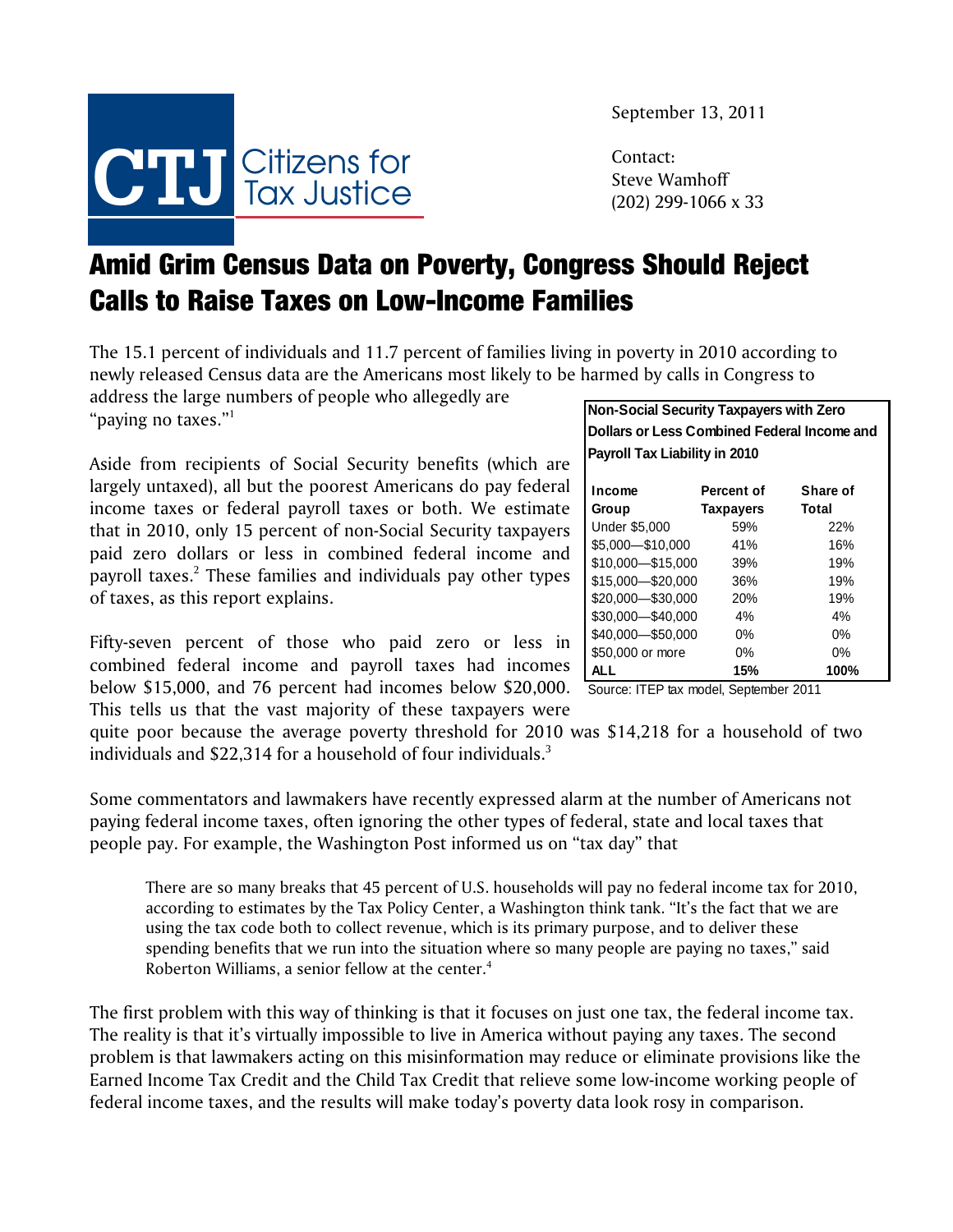## Refundable Federal Income Tax Credits Help the Working Poor

It is true that some people are too poor to pay federal income taxes, but that is just one of the many types of taxes that Americans pay. Some taxpayers have negative federal income liability, but this essentially serves to offset the other types of taxes that people pay. Negative federal income tax liability results when taxpayers can claim refundable income tax credits that exceed the amount of income tax liability they would otherwise have.

The refundable federal income tax credits that can result in negative federal income tax liability have received attention lately from those who claim that many Americans are "not paying taxes." These refundable credits include the Earned Income Tax Credit (EITC), the Child Tax Credit (which for some poor families is partially, but not completely, refundable) and the Making Work Pay Credit (which was available only for 2009 and 2010).<sup>5</sup> *All of these credits are based on earnings, and therefore available only for people who work.* 

These credits and other features of the federal income tax make it a progressive tax. Most of the other taxes that Americans pay (and which these refundable credits help offset) are regressive, meaning they take a larger share of a poor family's budget than they take from a rich family.

Any efforts to make more poor people pay the federal income tax (by reducing or eliminating these refundable credits) would make the tax system regressive overall and would push many working poor families further into poverty.

## The Other Types of Taxes Americans Pay

Most state and local taxes are regressive. Analyses that factor together all the state and local taxes paid in a given state find that only a few states have tax systems that are "flat," meaning they take roughly the same share of income from taxpayers in each income group. No state has a tax system that is progressive.<sup>6</sup>

Everyone pays state and local taxes. Property taxes are levied by local governments in every state, and some states have state-level property taxes, too. Anyone who owns or rents a home pays property taxes. (Landlords pass part of the tax on in the form of higher rents.) Every state except Alaska, Delaware, Montana, New Hampshire and Washington has sales taxes, which affect everyone who shops. Every state levies gasoline taxes, which affect everyone who drives. Most state also levy income taxes. But many state income taxes are not particularly progressive.

There are also other federal taxes besides the federal income tax. Some federal taxes are relatively small, like the federal gas tax and other federal excise taxes. Federal gift and estate taxes are more significant, but these only affect the wealthy.

On the other hand, federal payroll taxes, which apply to wages only, are very significant and affect everyone who works. The federal payroll tax has two parts, the 12.4 percent tax on earnings (up to a capped level) to fund Social Security and the 2.9 percent tax on all earnings to fund Medicare.<sup>7</sup>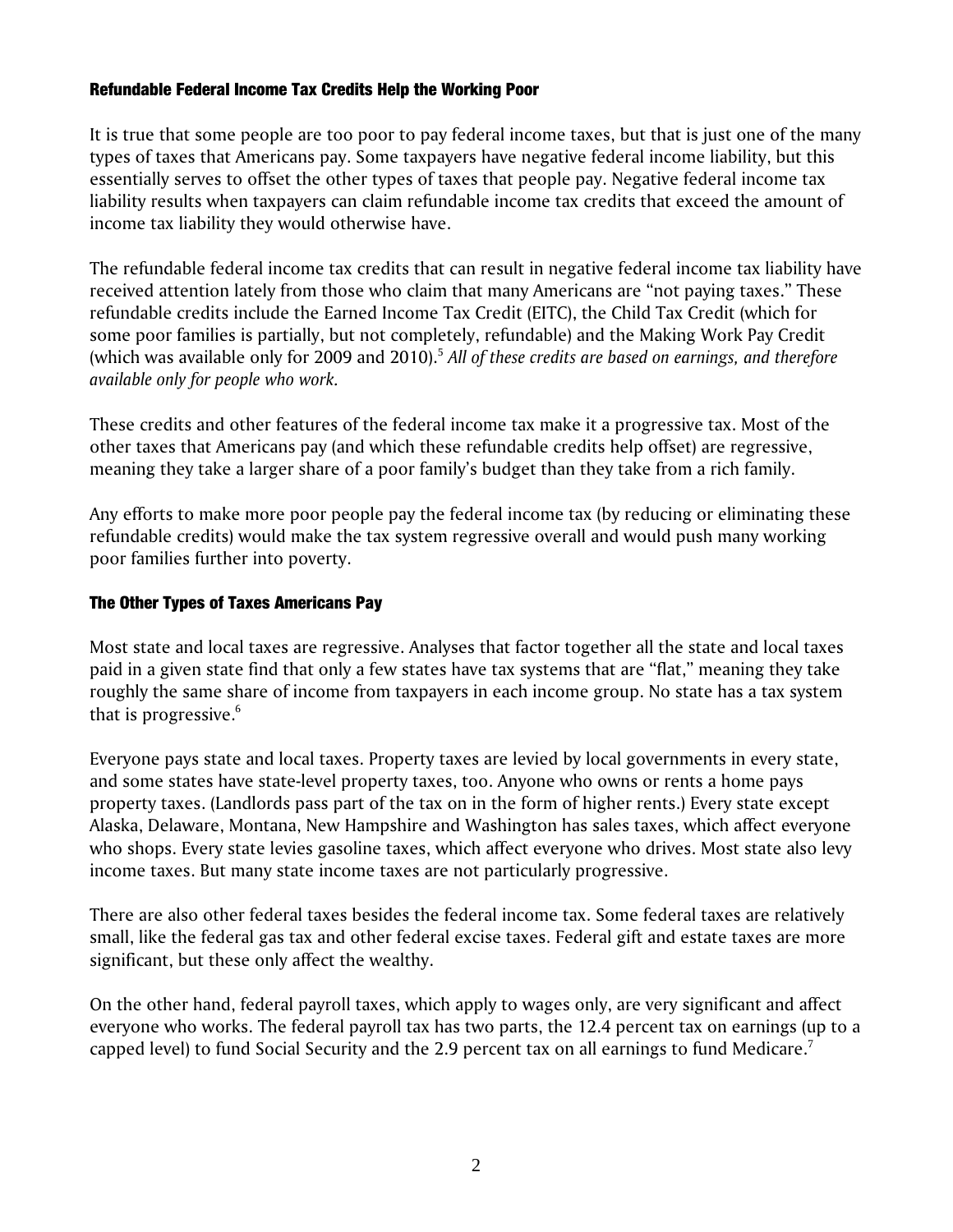Employed people directly pay half of these taxes while employers directly pay the other half. But economists agree that the entire tax is ultimately born by workers because the employer half is passed on in the form of reduced compensation. (Self-employed people pay the entire tax directly.)

The larger payroll tax, the Social Security tax, is regressive for two reasons. First, it only applies to wages and exempts the types of investment income that are concentrated at the highest income levels. Second, the amount of wages that are subject to the Social Security payroll tax is capped at a level that increases automatically with overall wage growth. For example, in 2010, the Social Security payroll tax applied only to the first \$106,800 of wages that an individual earns during the year.

## America's Tax System as a Whole Is Just Barely **Progressive**

The provisions of the federal income tax that result in zero or negative income tax liability for low-income people generally offset the regressive impact of other taxes. As a result, America's tax system as a whole is just barely progressive, as illustrated by the nearby table. $8$ 

The share of total taxes (all federal, state and local taxes) paid by each income group is very similar to the share of income received by that income group.

For example, in 2010, the richest one percent of taxpayers paid 21.5 percent of total taxes in the U.S., but also received 20.3 percent of total income in the U.S.

On the other hand, the poorest fifth of taxpayers paid 2 percent of total taxes in 2010, but received just 3.5 percent of total income that year.

 $\overline{a}$ 

|                 |                           | <b>Shares of</b> |                       | Taxes as a % of Income |                           |                       |
|-----------------|---------------------------|------------------|-----------------------|------------------------|---------------------------|-----------------------|
|                 | Average<br>cash<br>income | Total<br>income  | <b>Total</b><br>taxes | Federal<br>taxes       | State &<br>local<br>taxes | <b>Total</b><br>taxes |
| Lowest 20%      | \$12,500                  | 3.5%             | 2.0%                  | 3.9%                   | 12.3%                     | 16.2%                 |
| Second 20%      | 25,300                    | 7.1%             | 5.2%                  | 9.1%                   | 11.6%                     | 20.7%                 |
| Middle 20%      | 40,700                    | 11.6%            | 10.3%                 | 13.9%                  | 11.2%                     | 25.1%                 |
| Fourth 20%      | 66,300                    | 19.0%            | 19.0%                 | 17.3%                  | 11.1%                     | 28.5%                 |
| <b>Next 10%</b> | 100,000                   | 14.3%            | 15.1%                 | 19.0%                  | 11.0%                     | 30.0%                 |
| Next 5%         | 140,000                   | 10.2%            | 11.2%                 | 20.5%                  | 10.6%                     | 31.1%                 |
| Next 4%         | 241,000                   | 14.2%            | 15.6%                 | 21.4%                  | $9.9\%$                   | 31.3%                 |
| Top 1%          | 1,254,000                 | 20.3%            | 21.5%                 | 22.1%                  | 7.9%                      | 30.0%                 |
| ALL             | 68,200                    | 100.0%           | 100.0%                | 18.1%                  | 10.3%                     | 28.4%                 |
| Addendum:       |                           |                  |                       |                        |                           |                       |
| Bottom 99%      | \$56,200                  | 79.8%            | 78.4%                 | 16.9%                  | 10.9%                     | 27.9%                 |

**Incomes and Federal, State & Local Taxes in 2010**

property, sales, excise, estate etc.). 2. For calculations of income shares and taxes as a % of income, income includes employerpaid FICA taxes and corporate profits net of taxable dividends, neither of which is included in the

Source: Institute on Taxation and Economic Policy Tax Model, April 2011

**Citizens for Tax Justice, April 2011**

average cash income figures shown.

America's tax system is doing the bare minimum to address income inequality and poverty. The last thing we need is to change the system so that it taxes working poor families further into poverty.

<sup>&</sup>lt;sup>1</sup> According to the U.S. Census Bureau, the percentage of individuals in poverty increased from 14.3 percent in 2009 to 15.1 in 2010, and the number of families in poverty increased from 11.1 percent in 2009 to 11.7 percent in 2010.

 $2$  The percentage of non-Social Security taxpayers paying zero or less dollars in combined federal income taxes would have been smaller (14 percent rather than 15 percent) if not for the temporary Making Work Pay tax credit that was in effect in 2010. This refundable credit, which was designed to boost consumer demand by putting spending money in the hands of low- and middle-income people, decreased federal income taxes for many people, some of whom had zero or negative federal income tax liability as a result.

 $3$  The poverty threshold for a household of a given size varies by the degree to which individuals in the household are children or adults. The poverty thresholds given here are the weighted averages for households of a given size according to the U.S. Census Bureau.